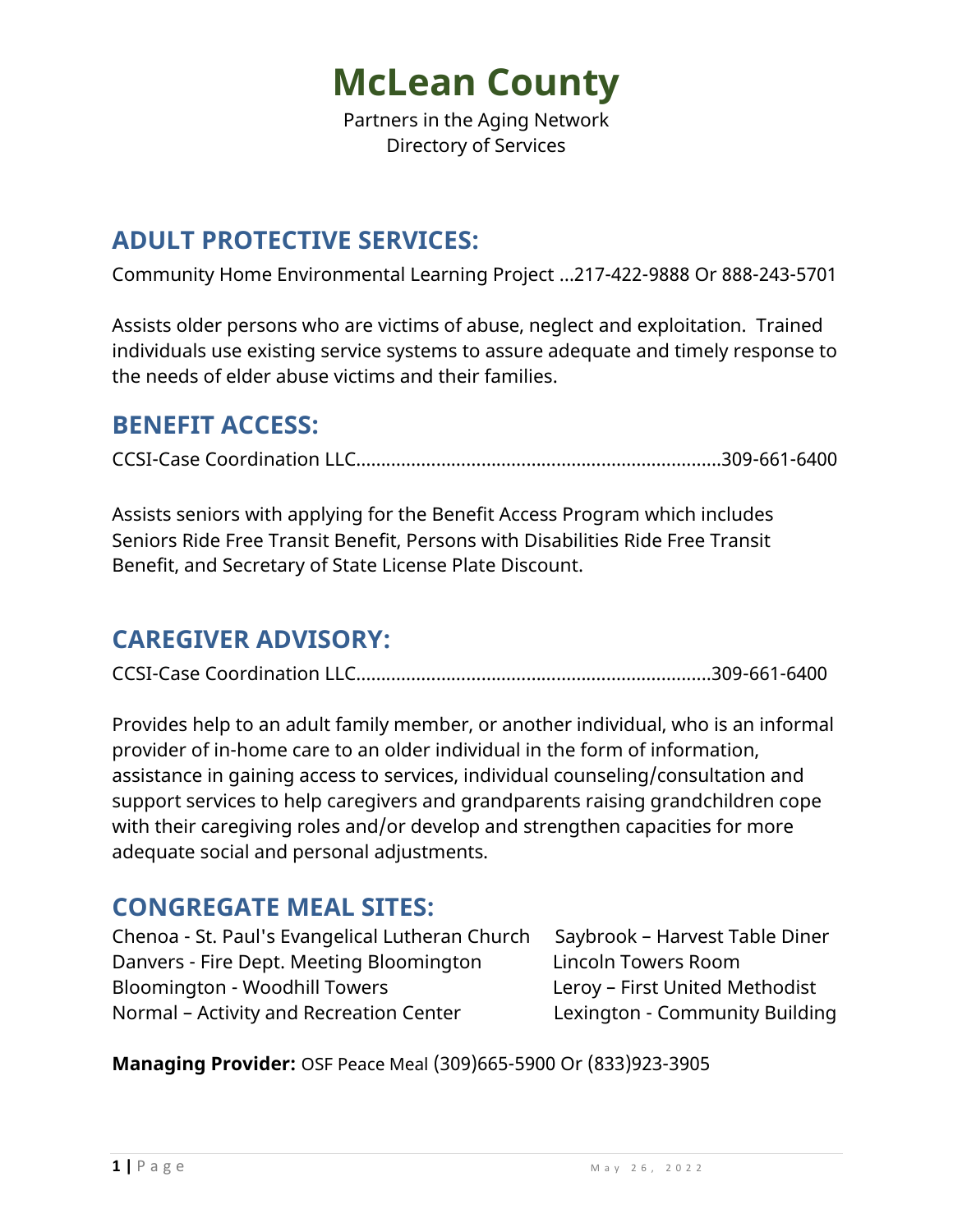Partners in the Aging Network Directory of Services

Nutritious meals served at familiar locations, such as senior centers, to promote health and reduce isolation.

# **COMPREHENSIVE CARE COORDINATION (CCU):**

CCSI-Case Coordination LLC…….…………………………………………….…….…....309-661-6400

If you are in need of services, a Case Manager will come to your home and talk with you and your family about your needs and what services are available to meet those needs. An older person in need of services would first meet with a case manager to discuss what kinds of activities he or she can do on their own, as well as those that would require help. The case manager can then identify services that could help the client continue living in their own home. For instance, an individual may need home-delivered meals or transportation to doctor appointments, help with medications, household chores or bathing. The case manager can help arrange these services in a "package" so that the older person can continue to live independently. The case manager is key to developing a plan of care and linking with other agencies that actually provide the care. Designed to help the older person stay in their home as long as possible.

## **DISABILITY SERVICES:**

\*Not an ECIAAA Funded Service

LIFE Center for Independent Living…………………………………………………….309-663-5433

Provides assistance to persons with disabilities. Centers for Independent Living are community-based, non-residential non-profit organizations by and for persons with disabilities, that help people with disabilities achieve maximum independence in work, school, housing and every other part of life.

# **HOME DELIVERED MEALS:**

Peace Meal ……………………………………….………………….(309)665-5900 Or (833)923-3905

Nutritious meals provided to older persons who are home-bound because of illness, physical or mental impairment or otherwise isolated.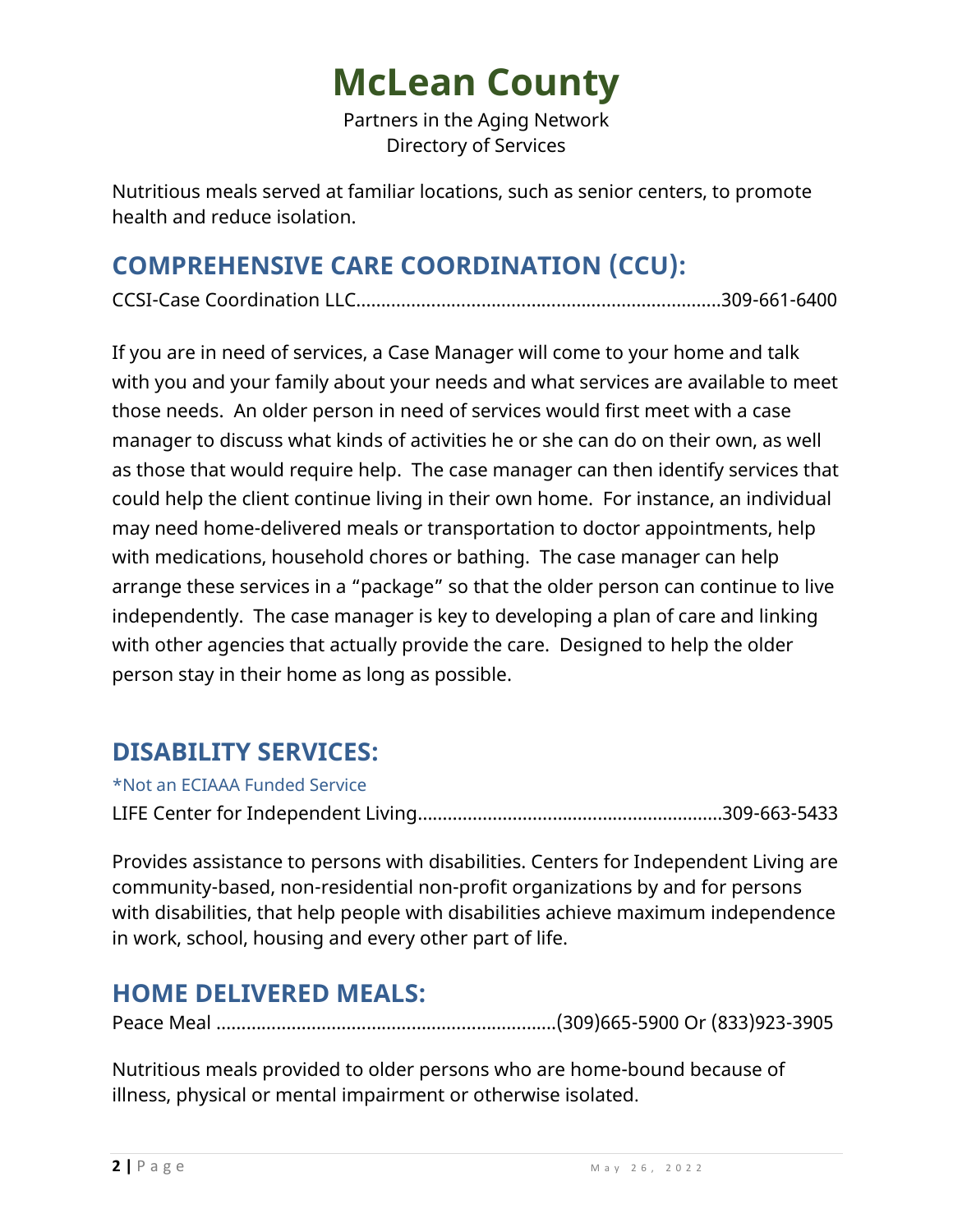Partners in the Aging Network Directory of Services

## **LEGAL SERVICES:**

Prairie State Legal Services…………………………….…….309-827-5021 Or 1-800-874-2536

Advocates for and provides assistance with basic civil needs of an older person. Assistance can be provided to help in cases of elder abuse and neglect, financial exploitation, consumer fraud, landlord/tenant relationships and public benefit programs. Criminal, real estate and damage award cases cannot be handled by legal assistance.

### **LONG-TERM CARE OMBUDSMAN:**

East Central Illinois Area Agency on Aging……………...309-829-2065 Or 800-888-4456 **Angie Baker ext. 1231**

Designed to protect the rights and needs of older persons living in a long-term care facility (nursing home). The Ombudsman receives, investigates, and resolves complaints while protecting the resident's privacy.

### **RESPITE SERVICES:**

CCSI-Case Coordination LLC…….…………………………………….…….….….......309-661-6400

Provides temporary, substitute care or supervision of a functionally impaired person. Allows the primary caregiver time away to complete other tasks without disruption of the care of the individual.

# **SENIOR INFORMATION SERVICES/COORDINATED POINT OF ENTRY:**

CCSI-Case Coordination LLC…….…………………………………………….….….......309-661-6400

Provides information to help maintain seniors in the least restrictive environment. Directs callers to agencies that can provide the services they need.